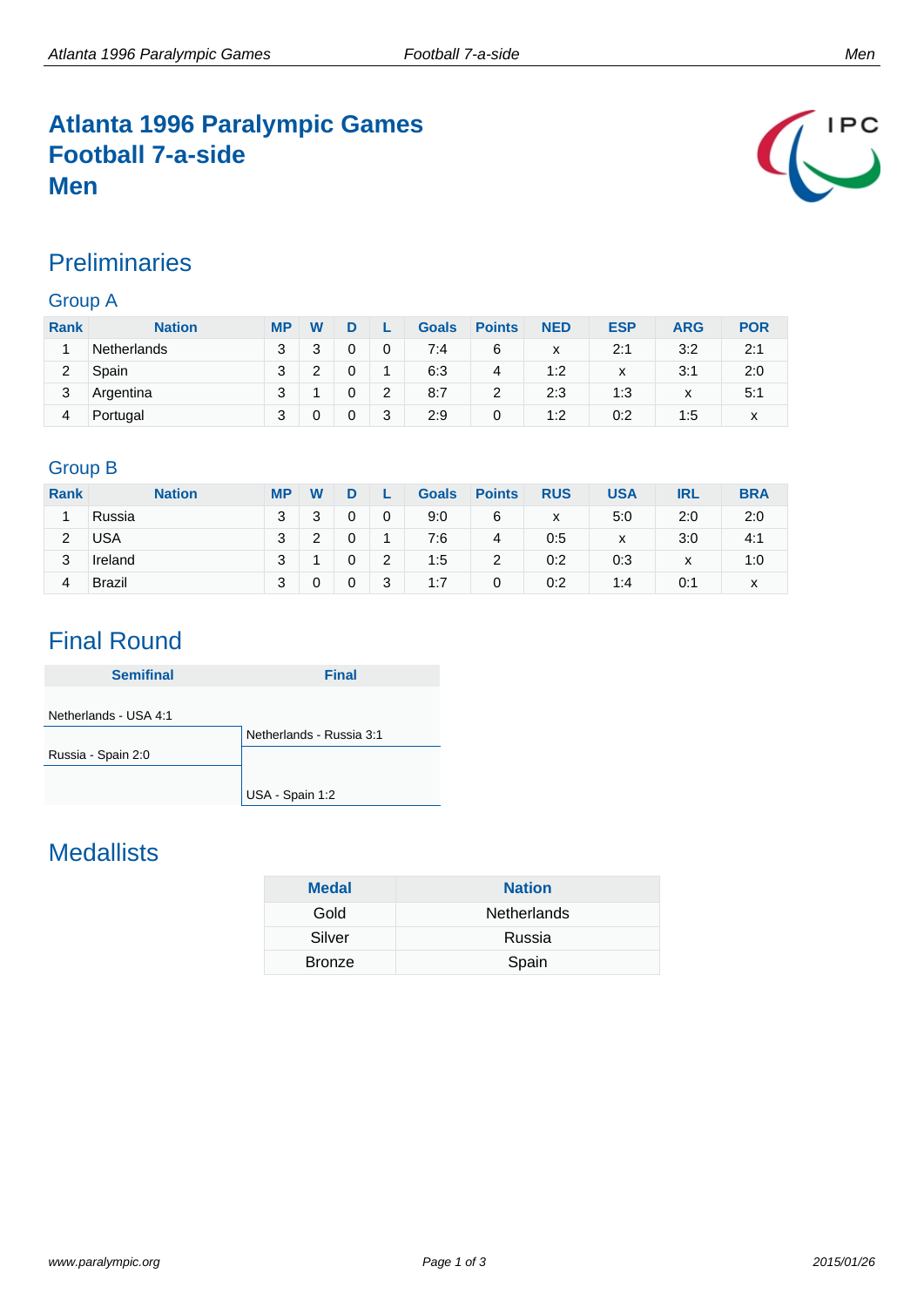# Entry List

| <b>Nation</b>     | <b>Athletes</b>                                                                                                                                                                                            |
|-------------------|------------------------------------------------------------------------------------------------------------------------------------------------------------------------------------------------------------|
| NED - Netherlands | de Jong, Arno<br>van Breemen, Rudi<br>de Vries, Jaap<br>Heersink, Paul<br>Dengerink, Carlo<br>Karssen, Olaf<br>Guntlisbergen, Peter<br>Hennink, Dirk<br>Enser, Percy<br>Donners, Olaf<br>Glimmerveen, Rene |
| ESP - Spain       | Galilea, Julian<br>Pardo, Borja<br>Vazquez, Juan<br>Visitacion, Jesus Maria<br>Hurtado, Jose<br>Lopez, Santiago<br>Jimenez, David<br>Rufo, Manuel<br>Arzallus, Aitzol<br>Taibo, Juan<br>Peleteiro, Jorge   |
| ARG - Argentina   | Herrera, Roberto<br>Torres, Gaston<br>Jaime, Gustavo<br>Sosa, Mario<br>Cettour, Diego<br>Rodrigeu, Arreguito<br>Maciel, Marcelo<br>Anriquez, Mario<br>Canals, Diego<br>Lopez, Miguel<br>Delella, Nicolas   |
| POR - Portugal    | Araujo, Arlindo<br>Protasio, Fernando<br>Ribeiro, Aurelio<br>Carlos, Alves<br>Olveira, Rui<br>Germano, Nuno<br>Bruno, Helder<br>Duraes, Alvaro<br>Carvalho, Jose<br>Dias, Francisco<br>Barata, Fernando    |